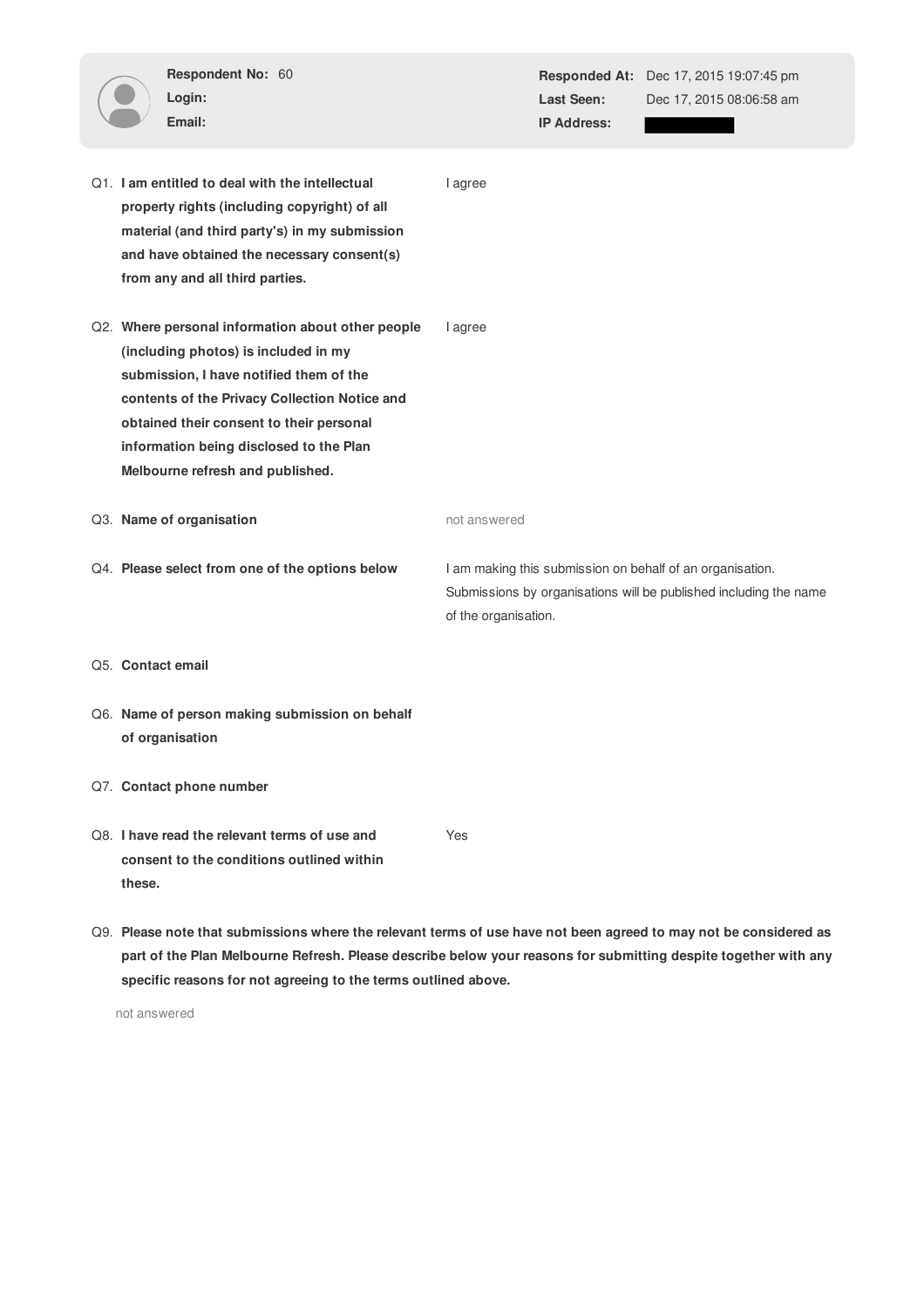# Q10.**The discussion paper includes the option (option 5, page16) that Plan Melbourne better define the key**

**opportunities and challenges for developing Melbourne and outlines some key points for considerations in Box 1. Are there any other opportunities or challenges that we should be aware of?**

Other opportunities for sustainable developments in Nillumbik are along the Eltham-Diamond Creek-Wattle Glen-Hurstbridge rail corridor, all services electricity, gas, sewer, phone are available. The rail corridor, whilst some portions may be outside the current UGB, provides a unique opportunity for development as all services, are currently available, are mostly underutilised and the area is undeveloped. NB. The Planning & Environment Act 1987 4. Objectives (1) (a) P&E Act 1987 "to provide the fair orderly, economic &sustainable development of land".

Strongly Disagree

Q11.**The discussion paper includes the option (option 6, page 18) that the United Nations Sustainable Development Goals be included in Plan Melbourne 2016. Do you agree with this idea? If so, how should the goals be incorporated into Plan Melbourne 2016?**

#### Q12.**Please explain your response**

This would increase the complexity of an already complex system in Victoria. Would greatly lessen "economic prosperity Do little or nothing for social inclusion The words environmentally sustainable has been in use in Nillumbik as a tool to restrict development. As Nillumbik is not environmentally sensitive, with adequate vegetation reserves elsewhere therefore we say development on the above mentioned rail corridor would be sustainable using your criteria.

Strongly disagree

Q13.**The discussion paper includes the option (option 7, page 18) to lock down the existing urban growth boundary and modify the action (i.e. the action under Initiative 6.1.1.1 in Plan Melbourne 2014) to reflect this. Do you agree that there should be a permanent urban growth boundary based on the existing boundary?**

#### Q14.**Please explain your response**

No research was done on where/why the boundaries were placed other than where development had already occurred or where development was designated at the time. Nillumbik is a Metropolitan Shire and should be viewed as a Metropolitan Shire. The UGB forces land and house prices up Land capability study has not been done The UGB is not sustainable and only serves as land banking which eventually only benefits developers. It is contrary to the The Planning & Environment Act 1987 4. Objectives (1) (a)P & E Act 1987 "to provide for the fair orderly, economic and sustainable use, and development of land". The current growth corridor of Whittlesea is testament to this as it is on one of the most endangered ecosystems in Victoria with less than 5% remaining.

# Q15. The discussion paper includes the option (option 8, page 18) that Plan Melbourne 2016 should more clearly **articulate the values of green wedge and peri-urban areas to be protected and safeguarded. How can Plan Melbourne 2016 better articulate the values of green wedges and peri-urban areas?**

Nillumbik is a Metropolitan Shire. All the talk about Green Wedges over the past few years has been about, in this document, how to 'articulate' their values, in other words a 'sales pitch' that they (GW) need protection. As in Q3 above the answer the Nillumbik Green Wedge is not environmentally sensitive or endangered. We expect the same applies to other Green Wedges.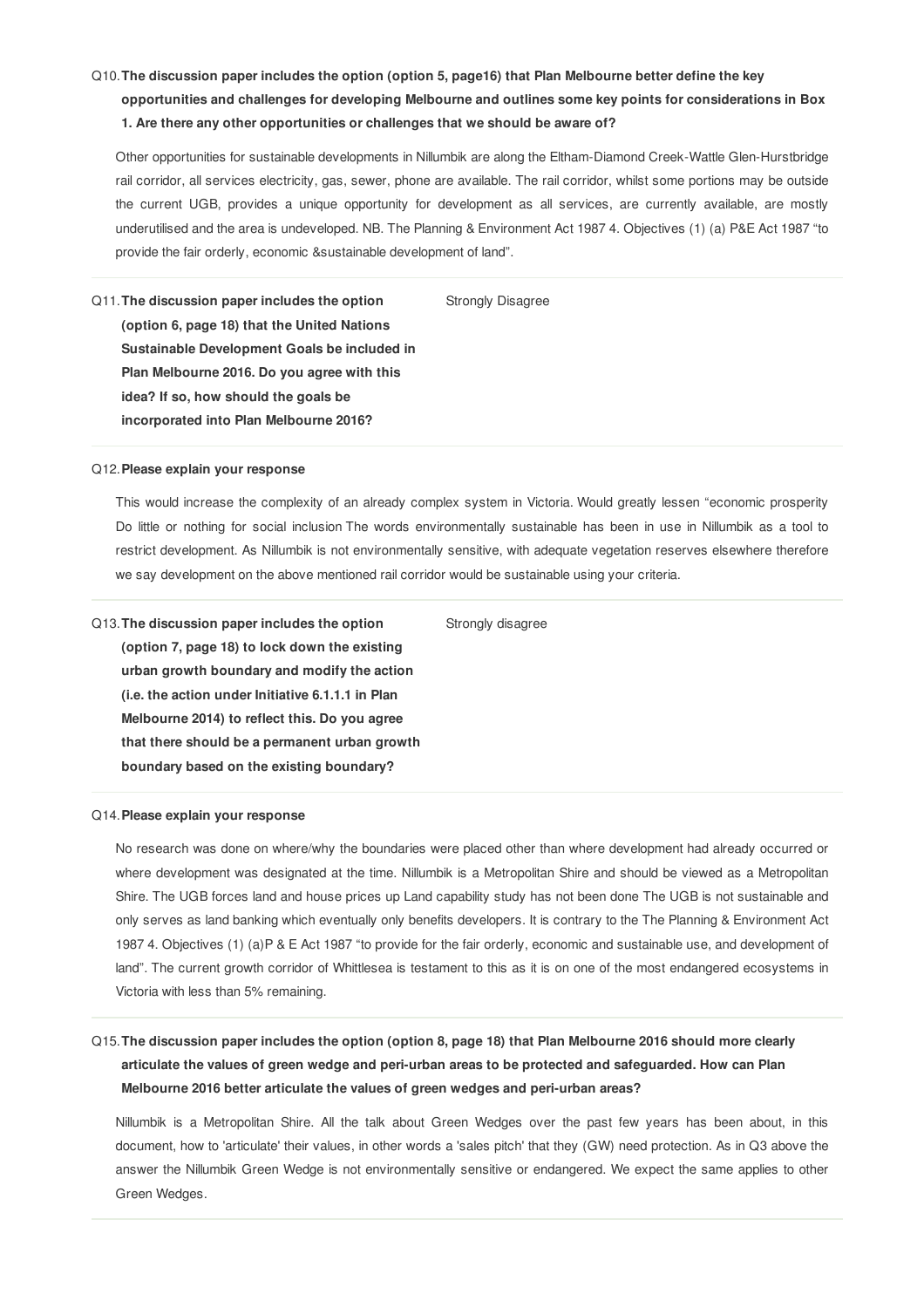Q16. The discussion paper includes the option (option 9, page 18) to remove the concept of an Integrated Economic Triangle and replace it with a high-level 2050 concept map for Melbourne (i.e. a map that shows the Expanded **Central City, National Employment Clusters, Metropolitan Activity Centres, State-Significant Industrial Precincts, Transport Gateways, Health and Education Precincts and Urban Renewal Precincts). What other elements should be included in a 2050 concept map for Melbourne?**

This is very vague, but a full answer would be complex and very long. One issue that is obvious is the need to have road transport corridors to service the city, activity centres, and industrial centres where there is minimum need for delivery vehicles to use local roads and the completion of the ring road from Greensborough to Ringwood should be the priority. The proposed link Greensborough through Banyule is ludicrous and will exacerbate traffic and stress residents.

not answered

Q17.**The discussion paper includes the option (option 10, pages 18) that the concept of Melbourne as a polycentric city (i.e. a city with many centres) with 20-minute neighbourhoods (i.e. the ability to meet your everyday (nonwork) needs locally, primarily within a 20 minute walk) be better defined. Do the proposed definitions adequately clarify the concepts?**

# Q18.**Please explain your response**

The NRA support the concept of a 'polycentric' city' which in many areas already exists due to years of private sector investment. Nillumbik has a unique opportunity for the 'polycentric' concept to adapt the green belt land between Eltham (Allendale Road new station) Diamond Creek, Wattle-glen and Hurstbridge. A polycentric grid network particularly from Diamond Creek – Wattle Glen – Hurstbridge could be a model of 'worlds best practice' with trails linking centres, this would require planning on concentric rings (of approximately 3 Ks) radiating out from rail stations/activity centres and neighbourhood places. Much of the trail network/neighbourhood places would be funded by developer contributions. This would also eliminate the current private rail crossings.

Q19.**The discussion paper includes options (options 11-17, pages 23 to 27) that identify housing, climate change, people place and identity and partnerships with local government as key concepts that need to be incorporated into Plan Melbourne 2016. Do you support the inclusion of these as key concepts in Plan Melbourne 2016?**

Strongly Disagree

#### Q20.**Please explain your response**

Local Government should be there to implement State Government planning policies. Currently each local government area has differing views (policies, planning requirements) which only adds to the cost of any development. The State must plan for the state and local government should only ever play an advisory role to the state in regard to overlays and planning restrictions.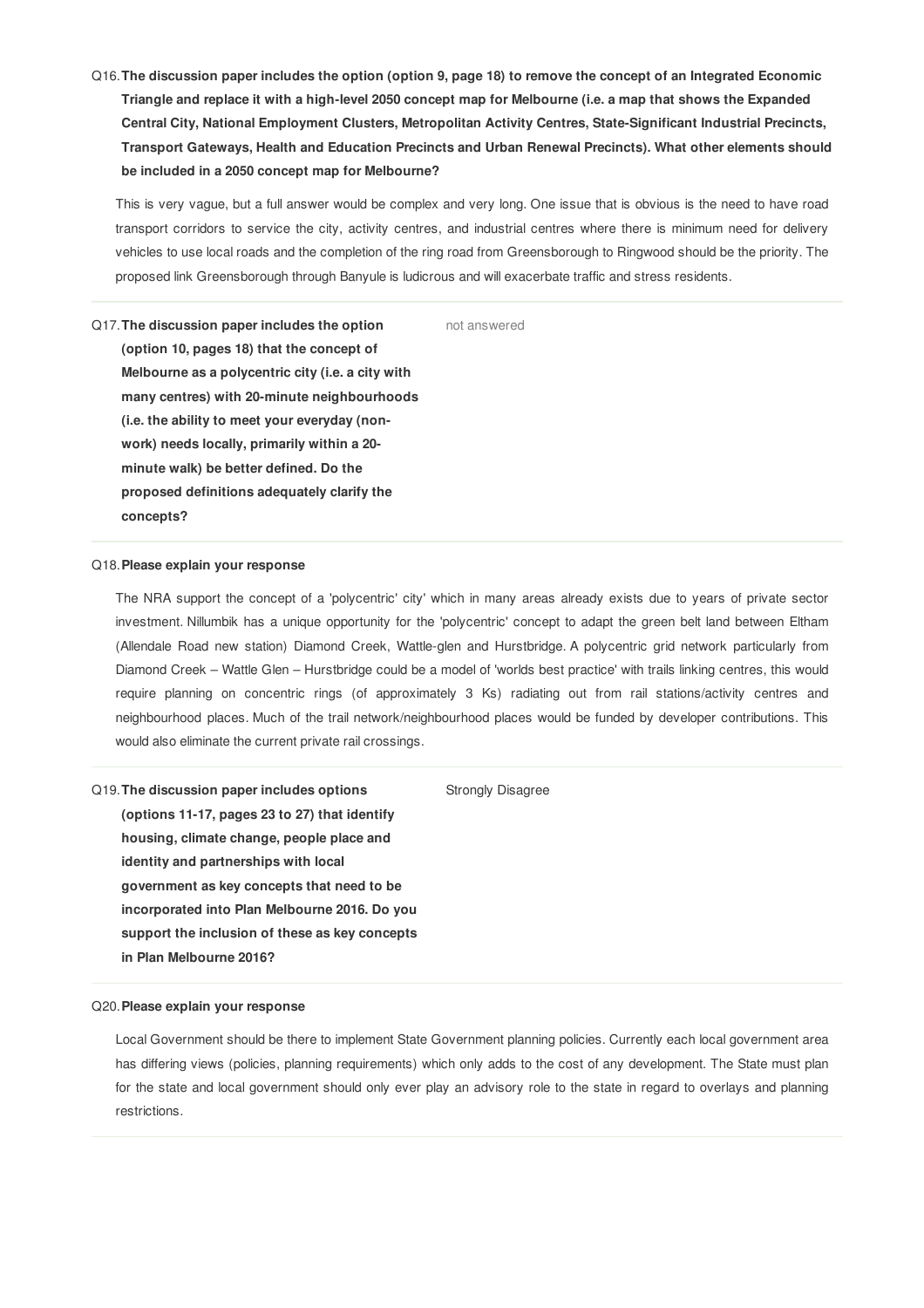# Q21.**Any other comments about chapter 2 (growth, challenges, fundamental principles and key concepts)?**

Nillumbik is a Metropolitan Shire and should be viewed and developed as a metropolitan shire. There is no reason not to develop Nillumbik as it is not environmentally sensitive and already has all services available in the Eltham to Hurstbridge rail corridor including main trunk-line sewer. Basic infrastructure should be installed prior to commencement of development. Areas like Doreen/Laurimar should not have commenced until a complete operating main sewer was provided. The current rising main, for liquid waste and solid waste removal by truck is highly inappropriate in this day and age.

#### Q22.**Climate change comments**

NO COMMENT

Q23. The discussion paper includes the option (option 20, page 30) to revise the Delivering Jobs and Investment chapter in Plan Melbourne 2014 to ensure the significance and roles of the National Employment Clusters as **places of innovation and knowledge-based employment are clear. How can Plan Melbourne 2016 better articulate the significance and roles of the National Employment Clusters as places of innovation and knowledge-based employment?**

NO COMMENT

Q24.**The discussion paper includes two options (page 30) relating to National Employment Clusters, being:Option 21A: Focus planning for National Employment Clusters on core institutions and businesses.Option 21B: Take a broader approach to planning for National Employment Clusters that looks beyond the core institutions and businesses.Which option do you prefer?** not answered

## Q25.**Please explain why you have chosen your preferred option**

NO COMMENT

| Q26. The discussion paper includes the option        | not answered |
|------------------------------------------------------|--------------|
| (option 22, pages 30) to broaden the East            |              |
| Werribee National Employment Cluster to call it      |              |
| the Werribee National Employment Cluster in          |              |
| order to encompass the full range of activities      |              |
| and employment activities that make up               |              |
| Werribee. This could include the Werribee            |              |
| <b>Activity Centre and the Werribee Park Tourism</b> |              |
| Precinct. Do you agree with broadening the           |              |
| <b>East Werribee Cluster?</b>                        |              |
|                                                      |              |

# Q27.**Why?**

This is not relevant as a name changes nothing and only serves to confuse everyone.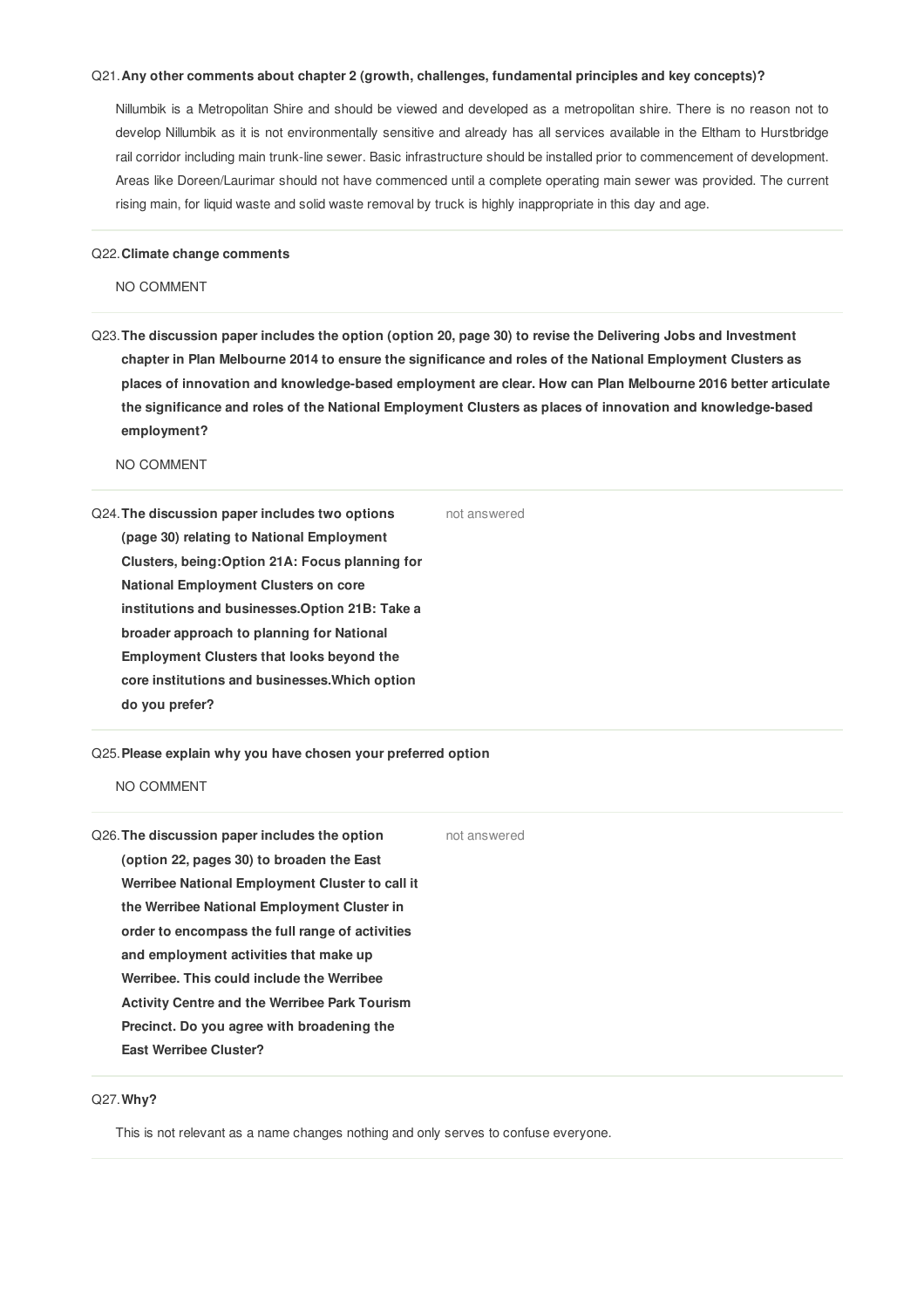Q28.**The discussion paper includes the option (option 23, pages 30) to broaden the Dandenong South National Employment Cluster to call it the Dandenong National Employment Cluster in order to encompass the full range of activities and employment activities that make up Dandenong. This could include the Dandenong Metropolitan Activity Centre and Chisholm Institute of TAFE. Do you agree with broadening the Dandenong South National Employment Cluster?**

## Q29.**Why?**

not yet relevant as is only a name change see answer to question 11.

Q30. The discussion paper includes options (options 24 to 30, pages 34-35) that consider the designation of Activity Centres and criteria for new Activity Centres. Do you have any comments on the designation of Activity Centres **or the criteria for new Activity Centres as outlined in the discussion paper?**

no comment.

Q31. The discussion paper includes the option (option 31, page 35) to evaluate the range of planning mechanisms available to protect strategic agricultural land. What types of agricultural land and agricultural activities need to **be protected and how could the planning system better protect them?**

High quality agricultural land must be protected and used for agriculture. Much quality agricultural land has been developed for housing as it is the easy option as the land is generally flat and cleared. Werribee, Cranbourne, Narre Warren, Berwick ect. Only a very small portion of Nillumbik can be classified as quality agricultural land. Most of Nillumbik is rocky and has shallow soils and Nillumbik is better suited to housing. The vegetation is largely scrubby regrowth.

Q32. The discussion paper includes the option (option 32, page 36) to implement the outcomes of the Extractive **Industries Taskforce through the planning scheme, including Regional Growth Plans, to affirm that extractive industries resources are protected to provide an economic supply of materials for construction and road industries. Do you have any comments in relation to extractive industries? Reference page 36.**

We agree in principle, provided extractive industries not allowed on quality agricultural land, or within 2ks of urban areas. The CSG industries, wind turbines industry need much further investigation.

# Q33.**Any other comments about chapter 3 (delivering jobs and investment)?**

The completion of the M80 ring road Greensborough – Ringwood missing link section is the only real option as it will help keep heavy vehicles off urban roads and be beneficial for the environment by cutting carbon emissions. It will also cut the cost of deliveries and assist job growth.

Strongly Agree

Q34.**The discussion paper includes the option (option 34, page 42) to include the Principal Public Transport Network in Plan Melbourne 2016. Do you agree that the Principal Public Transport Network should inform land use choices and decisions?**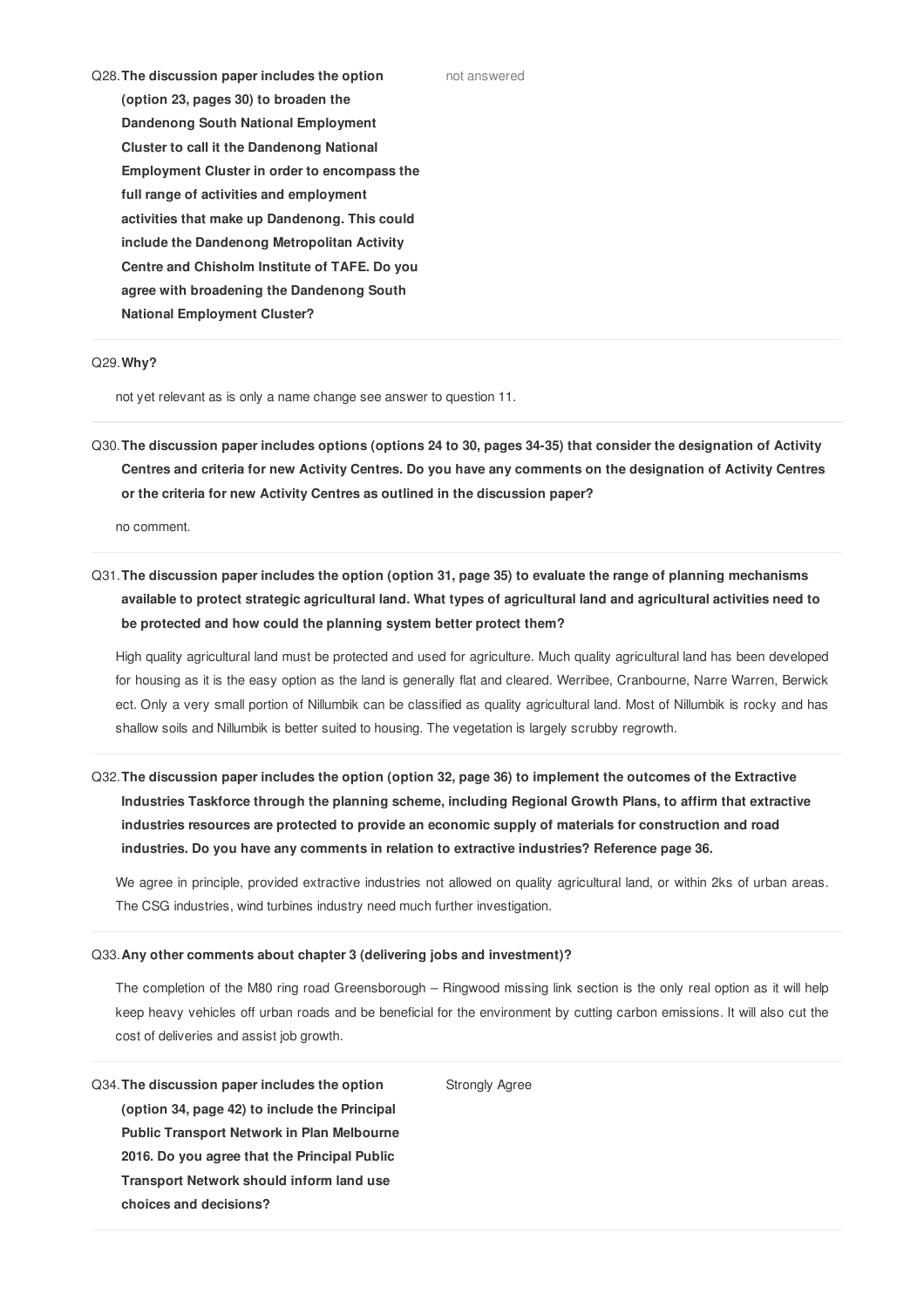# Q35.**Why?**

Strongly agree Land use and transport networks are inextricably linked. This is why the Eltham to Hurstbridge rail corridor with all services available should be fully developed.

# Q36.**The discussion paper includes the option (option 35, page 43) to incorporate references to Active Transport Victoria (which aims to increase participation and safety among cyclists and pedestrians) in Plan Melbourne 2016. How should walking and cycling networks influence and integrate with land use?**

See question 6. Development along the Eltham Hurstbridge rail corridor (with other services available) could be planned as a model polycentric area where trails are already planned and could be further developed if the area was released for housing. Developer contributions could fund most, if not all of this and would be worlds best practice and possibly carbon neutral if properly designed.

## Q37.**Any other comments about chapter 4 (a more connected Melbourne)?**

Completing the M80 ring road (Greensborough to Ringwood) missing link in Melbourne connected. This incomplete transport route around Melbourne is a stifling development and jobs and is a major contributor to Melbourne's green house gas contribution.

Q38.**The discussion paper includes the option (option 36A, pages 46) to establish a 70/30 target where established areas provide 70 per cent of Melbourne's new housing supply and greenfield growth areas provide 30 per cent. Do you agree with establishing a 70/30 target for housing supply?** Strongly Disagree

### Q39.**Why?**

strongly disagree The Planning & Environment Act 1987 4. Objectives (1) (a) "to provide the fair orderly, economic &sustainable development of land". Whilst the rail corridor between Eltham and Hurstbridge with all services available remains undeveloped it makes a mockery of the above objective under the Act.

#### Q40.**What, if any, planning reforms are necessary to achieve a 70/30 target?**

Review the UGB so it is in line with the stated objective of housing along existing transport corridors with all services available. eg. Eltham – Hurstbridge.

Q41.**The discussion paper includes the option (option 36B, page 46) to investigate a mechanism to manage the sequence and density of the remaining Precinct Structure Plans based on land supply needs. Do you agree with this idea?** not answered

# Q42.**Why?**

In principle agree Development established should not be forced to redevelop. New area developments eg. growth corridors should have high rise (as in major European cities) near transport links rail stations and major activity centres. Eg South Morang.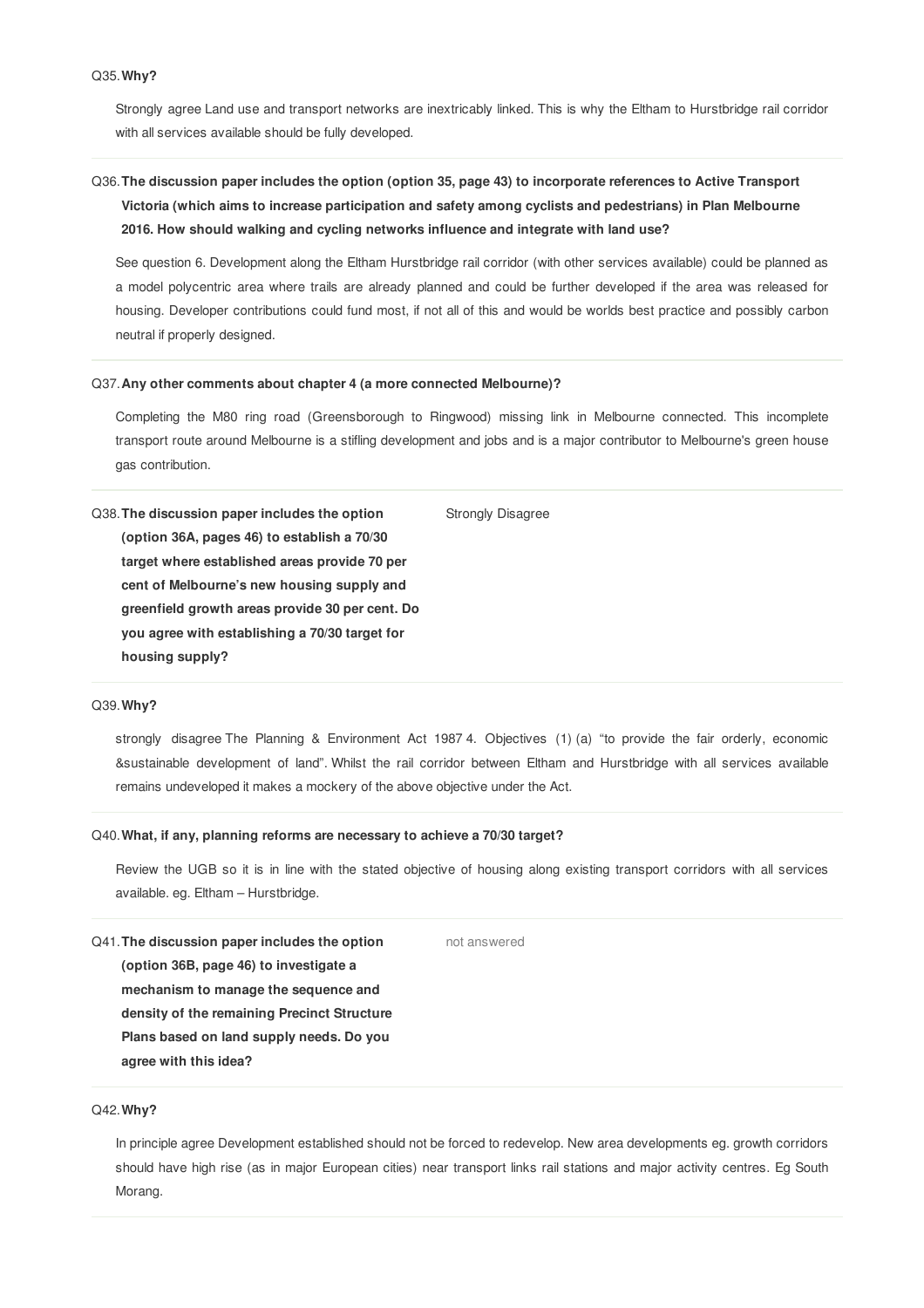#### not answered

Q43.**The discussion paper includes the option (option 36C, page 46) to focus metropolitan planning on unlocking housing supply in established areas, particularly within areas specifically targeted for growth and intensification. Do you agree with this idea?**

# Q44.**Why?**

Growth Corridors are a major influence in raising land and house prices. Also see Q20, 21, 22

Q45.**The discussion paper includes options (option 37, page 50) to better define and communicate Melbourne's housing needs by either:Option 37A: Setting housing targets for metropolitan Melbourne and each sub-region relating to housing diversity, supply and affordabilityOption 37B: Developing a metropolitan Housing Strategy that includes a Housing Plan Which option do you prefer? Other** 

Q46. The discussion paper includes the option (option 38, page 52) to introduce a policy statement in Plan Melbourne **2016 to support population and housing growth in defined locations and acknowledge that some areas within defined locations will require planning protection based on their valued character. How could Plan Melbourne 2016 clarify those locations in which higher scales of change are supported?**

State Government should survey 'Heritage' for protection. Value Character' is an undefined term and open to interpretation by any person, particularly planners, at any given time to obtain any outcome.

Q47. The discussion paper includes the option (option 39, page 52) to clarify the direction to 'protect the suburbs'. **How could Plan Melbourne 2016 clarify the direction to protect Melbourne and its suburbs from inappropriate development?**

"Inappropriate development" is the most overused and abused term now used in planning, it is an imprecise term used by local government and local pressure groups to stifle development. The term' inappropriate development' should be banned from use in planning.

| Q48. The discussion paper includes the option     | Other |
|---------------------------------------------------|-------|
| (option 40, page 56) to clarify the action to     |       |
| apply the Neighbourhood Residential Zone to       |       |
| at least 50 per cent of residential land          |       |
| by: Option 40A: Deleting the action and           |       |
| replacing it with a direction that clarifies how  |       |
| the residential zones should be applied to        |       |
| respect valued character and deliver housing      |       |
| diversity Option 40B: Retain at least 50 per cent |       |
| as a quide but expand the criteria to enable      |       |
| variations between municipalities Which option    |       |
| do you prefer?                                    |       |
|                                                   |       |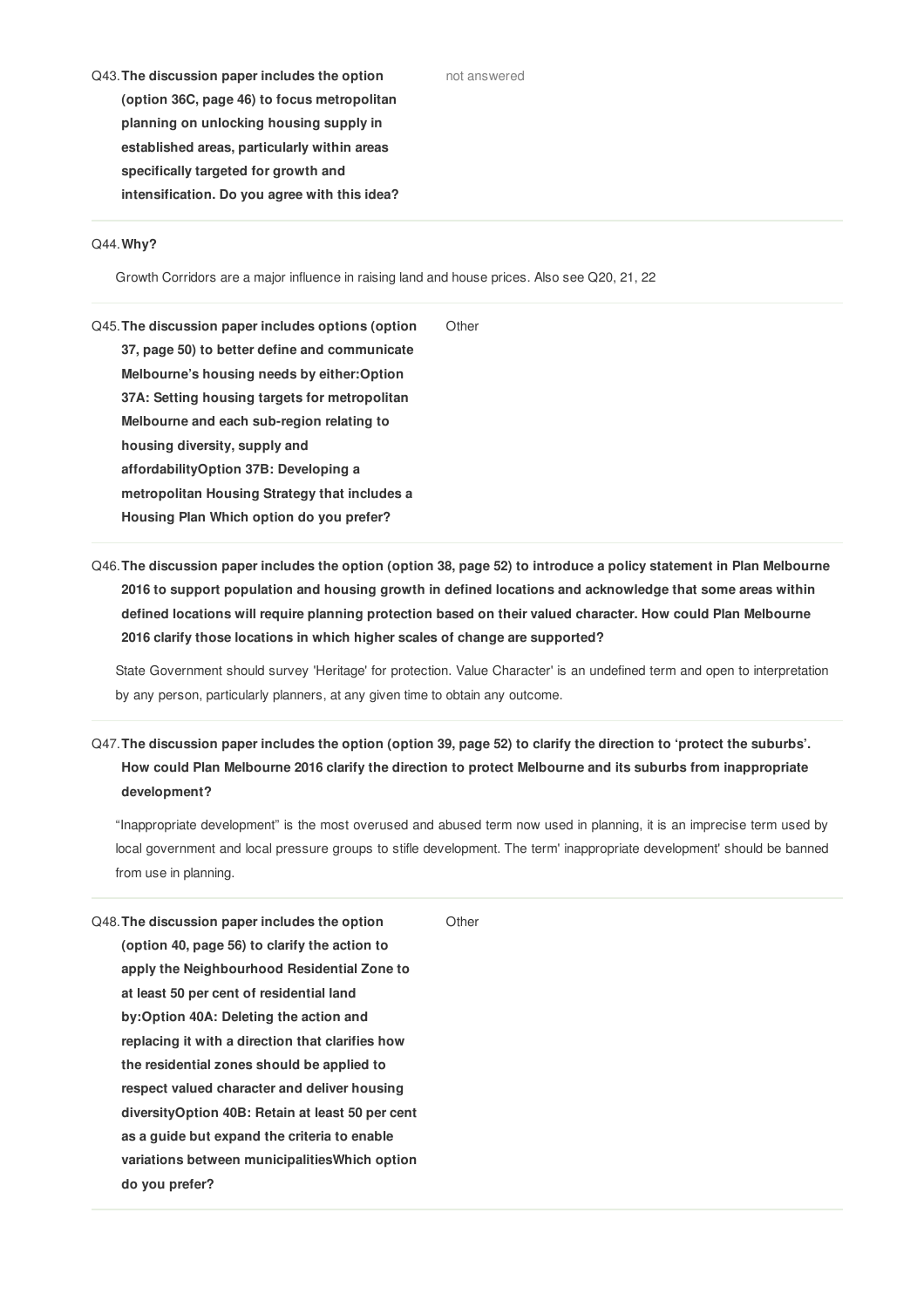Q49.**The discussion paper includes the option (option 42, page 58) to include an action in Plan Melbourne 2016 to investigate how the building and planning system can facilitate housing that readily adapts to the changing needs of households over the life of a dwelling. In what other ways can Plan Melbourne 2016 support greater housing diversity?**

The current planning schemes are too complex, too restrictive, contradictory and conflicting and are in the most part indecipherable by the average person. In evidence to the Victorian Bushfire Royal Commission (VBRC)

said ' planning schemes are so

complicated even planners have difficulty interpreting them'. Make the planning schemes usable by all. This would necessitate using the VPP's and SPPF and severely restricting local government input.

#### Q50.**A number of options are outlined in the discussion paper (page 58) to improve housing affordability,**

**including:Option 45A: Consider introducing planning tools that mandate or facilitate or provide incentives to increase social and affordable housing supply.Option 45B: Evaluate the affordable housing initiative pilot for land sold by government to determine whether to extend this to other suitable land sold by government.Option 45C: Identify planning scheme requirements that could be waived or reduced without compromising the amenity of social and affordable housing or neighbouring properties.What other ideas do you have for how Plan Melbourne 2016 can improve housing affordability?**

Affordable housing Remove the UGB, restriction is the greatest impediment to affordable housing. Remove local government input/authority in planning. It is not the private sector's job to provide social housing, this is the responsibility of the state and federal governments.

#### Q51.**Any other comments about chapter 5 (housing)?**

It is the responsibility of the federal and state governments to supply public and social housing. Limit bureaucratic participation in planning.

Q52.**The discussion paper includes the option (option 46, page 69) to introduce Strategic Environmental Principles in Plan Melbourne 2016 to guide implementation of environment, climate change and water initiatives. Do you agree with the inclusion of Strategic Environmental Principles in Plan Melbourne 2016?** Strongly Disagree

# Q53.**Why?**

strongly disagree. The only thing these initiatives will achieve is an increase in the level of bureaucracy and the number of bureaucrats. It is contrary to all previous questions on housing affordability, and will make everything more complex and more costly,

Q54.**The discussion paper includes the option (option 47, page 72) proposes to review policy and hazard management planning tools (such as overlays) to ensure the planning system responds to climate change challenges. Do you agree with this proposal?** not answered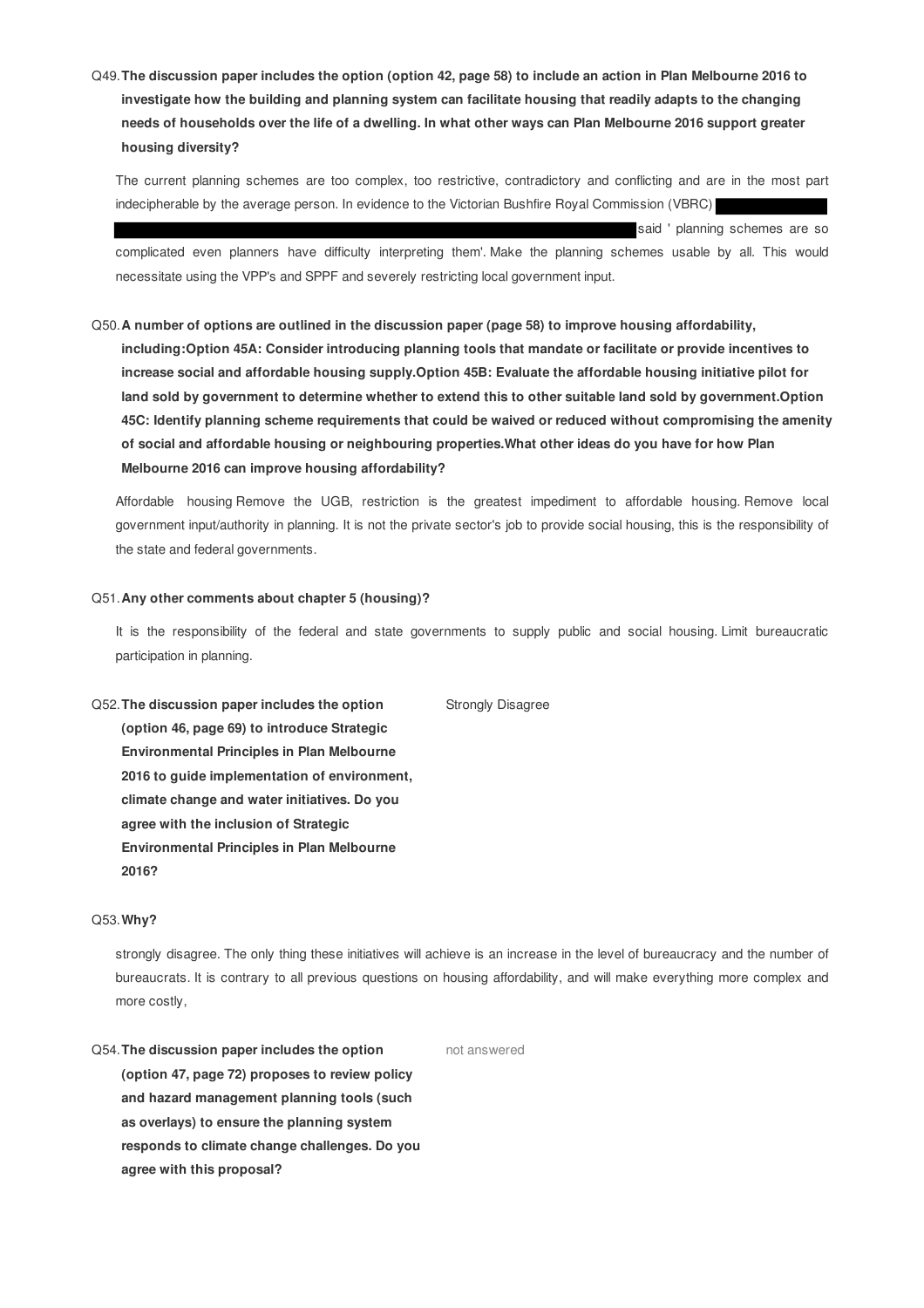# Q55.**Why?**

There is a need for accountability in planning. Local government in Nillumbik use overlays and policy to restrict development. A bushfire management overlay (BMO) should be applied to the whole of Nillumbik, and some adjoining shires to protect human life, property and the environment. This overlay would need to be part of the VPP's so that it can be enforced, so that local government (Nillumbik) are forced to clean up (modify fire fuel) to protect their residents and visitors. Where a local overlay may be detrimental to the safety of people, property or the environment it must be removed. Many overlays in Nillumbik, in our opinion, are putting residents in danger. Refer the Packham and Incoll Reports 2003 (previously presented to Victorian Governments on numerous occasions).

# Q56. The discussion paper includes options (options 48 and 49, page 72) to update hazard mapping to promote **resilience and avoid unacceptable risk, and update periodically the planning system and supporting legislative** and policy frameworks to reflect best available climate change science and data. Do you have any comments on **these options?**

Climate science and bushfire management in Nillumbik. Few, if any properties in Nillumbik, with proper planning controls, hazard reduction as per the VBRC would be classified as posing an 'unacceptable risk'. The risk, which on Black Saturday killed 41 residents of Nillumbik, according to the VBRC was mainly due to the lack of fuel reduction within Nillumbik and surrounding areas. Updating 'hazard mapping' without strong and mandated ' fire hazard reduction policies' will only indicate how much more danger we are in in each successive year. While the state government has been lax in the area of fuel reduction, not meeting the VBRC recommendation to reduce fuel by 5 to 8% with a minimum of 5% per annum. Local government has made little effort in this area other than to make efforts to legislate for no build areas because of lack of fuel reduction. The current state government policy of ' asset protection' is undefined and the public have no idea of how 'assets ' are defined, or what priority is given to what or where.

not answered

Q57.**The discussion paper includes the option (option 50, pages 73) to incorporate natural hazard management criteria into Victorian planning schemes to improve planning in areas exposed to climate change and environmental risks. Do you agree with this idea?**

# Q58.**Why?**

Natural hazard management criteria in Victoria. The state government and all councils have ' a duty of care ' for the safety of its citizens, in Nillumbik that ' duty of care ' relates mainly to the extreme bushfire risk to this area which still remains high to extreme even 6 years after Black Saturday. Hazard management has been lacking in Victoria particularly in the area of bushfire fuel mitigation. You, the state government, have been seriously lacking in your duty of care to the residents and beyond by not meeting the VBRC recommendations to reduce fuel loads by 5 to 8% pa with a minimum of 5% pa. Now changing to a ' asset protection ' system which has not been explained and not articulated as to what and how ' assets ' are assessed.

Q59.**The discussion paper includes the option (option 51, page 75) to investigate consideration of climate change risks in infrastructure planning in the land use planning system, including consideration of an 'infrastructure resilience test'. Do you agree that a more structured approach to consideration of climate change risks in infrastructure planning has merit?**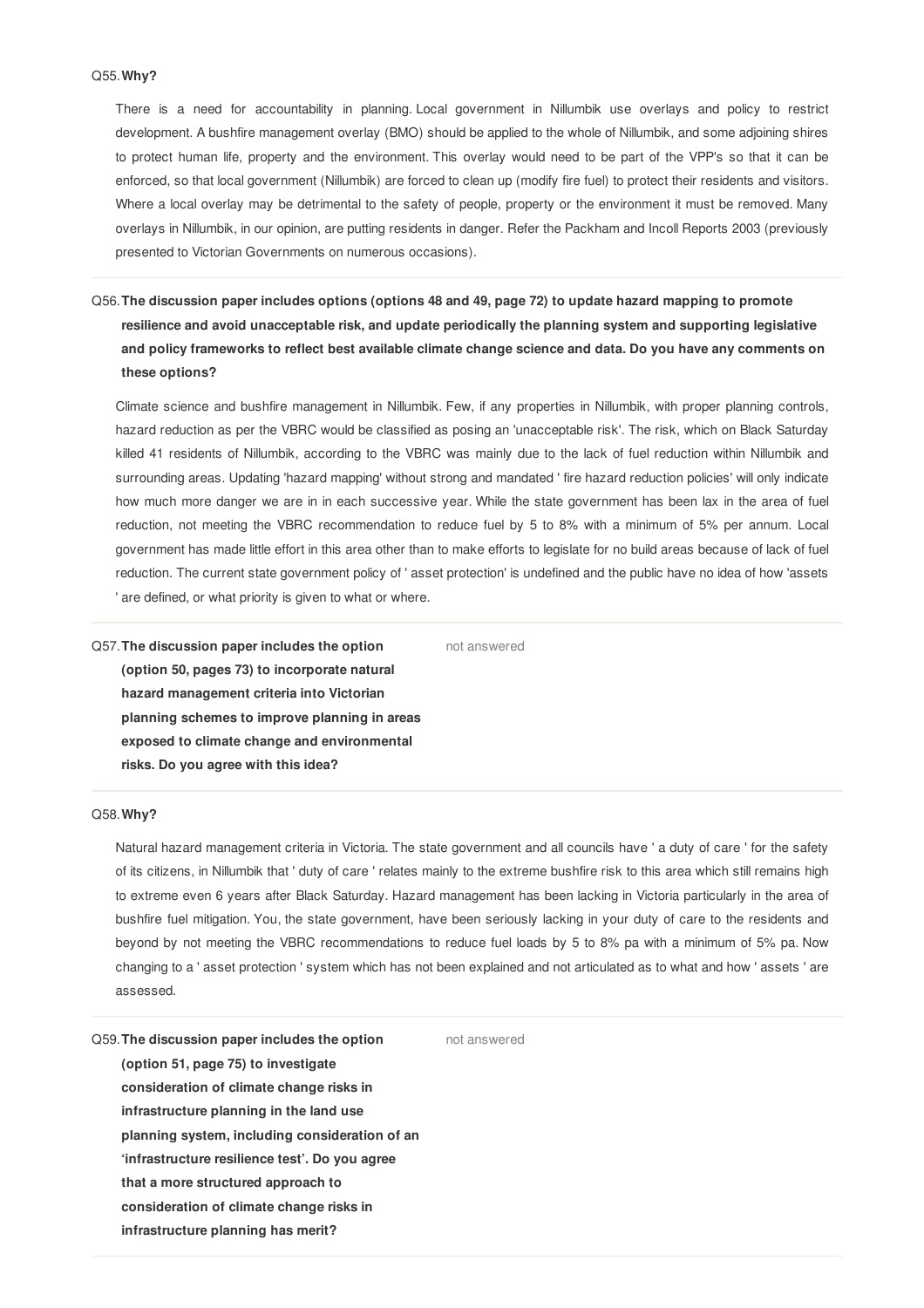# Q60.**Why?**

A structured approach for infrastructure planning is necessary as the risks with or without climate change are the same or similar.

Q61.**The discussion paper includes the option (option 52, page 76) to strengthen high-priority habitat corridors throughout Melbourne and its peri-urban areas to improve long-term health of key flora and fauna habitat. Do you agree with this proposal?** Strongly disagree

# Q62.**Why?**

strongly disagree Habitat corridors particularly in the peri urban ( fringe ) areas of Melbourne should only be on Public Land and must be maintained in a bushfire safe manner. Currently these so called corridors particularly on public land are generally not managed in a bushfire safe manner, they should be accompanied by an appropriate ' bushfire management plan', which reduces the fuel loads. This management plan must be mandated and enforceable by the state government as local government have proven not to be trustworthy in this type of management.

Q63. The discussion paper includes options (options 53 and 54, pages 78 and 79) to introduce strategies to cool our **city including: increasing tree canopy, vegetated ground cover and permeable surfaces; use of Water Sensitive Urban Design and irrigation; and encouraging the uptake of green roofs, facades and walls, as appropriate materials used for pavements and buildings with low heat-absorption properties. What other strategies could be beneficial for cooling our built environment?**

Bushfires know no boundaries All peri urban residents and beyond should be horrified with options 53 and 54. Options 53 and 54 could only have been written by an inner city yuppie planner who did not experience Black Saturday. These options might be given some credence if it was stated that European trees were to be used. In Nillumbik, overlays, neighbourhood character statements and the proposed overlays of C81 and C101 and ' landscape values.' mean more and more eucalypt fire flora will be planted without an accompanying ' bushfire management plan '. Nillumbik currently has over 80% tree cover. One only wonders how many deaths will it take before the state government regulates to protect its citizens.

Q64.**The discussion paper includes the option (option 56A, page 80) to investigate opportunities in the land use planning system, such as strong supporting planning policy, to facilitate the increased uptake of renewable and low-emission energy in Melbourne and its periurban areas. Do you agree that stronger land use planning policies are needed to facilitate the uptake of renewable and low-emission energy?**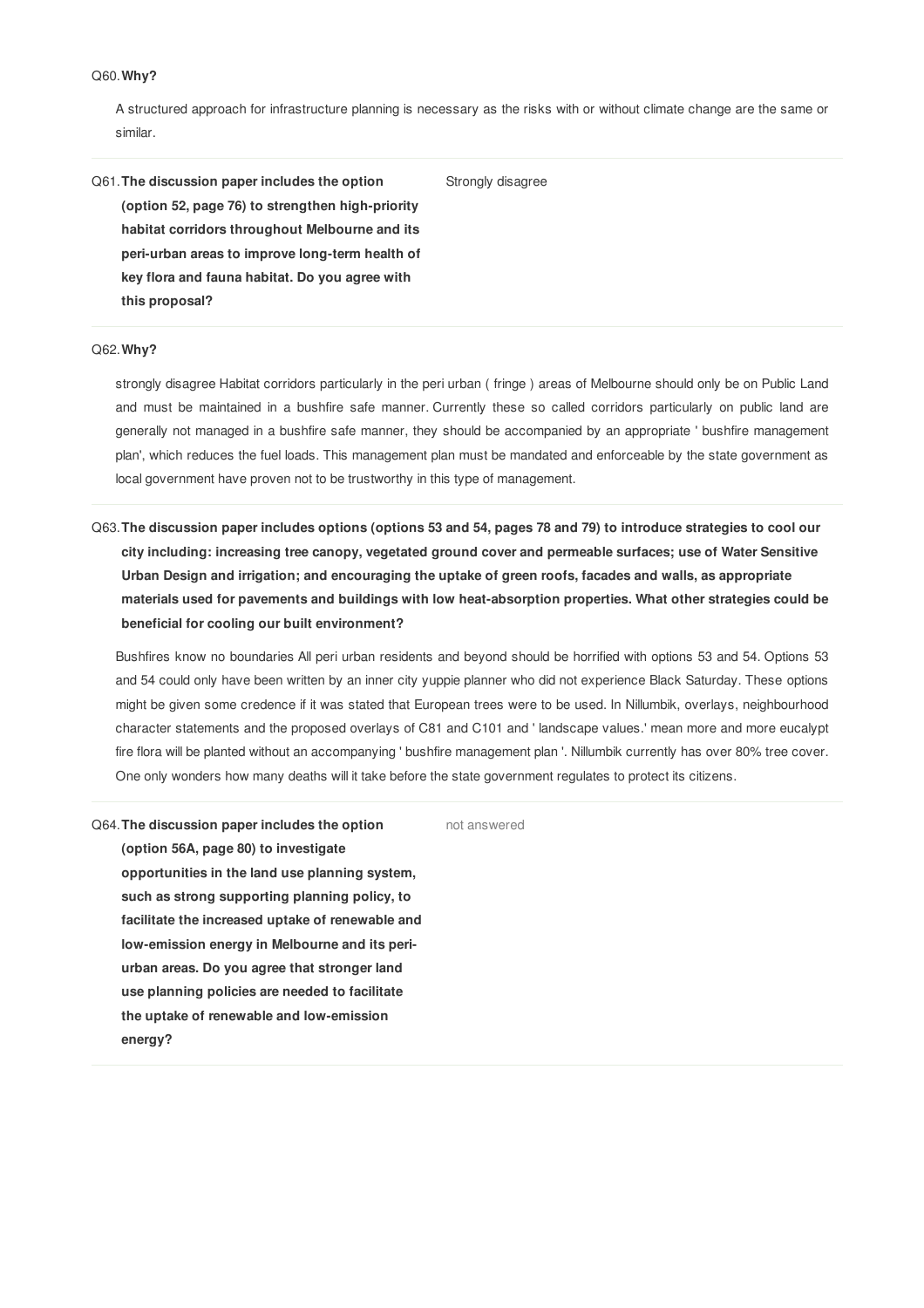# Q65.**Why?**

Option for discussion 55. There is a unique opportunity in Nillumbik to ' facilitate an innovative demonstration project in greenfield ' development, along the Eltham Diamond Creek to Hurstbridge rail corridor. This rail corridor contains all services, including mains sewer and gas, would be classified as greenfield and is not in an environmentally endangered area as is the Laurimar Doreen development. Most if not all landowners in this area are amenable to some type of development. This could be done as a Public Private Partnership, to ensure development as a research project incorporating best practice in design and planning. Planting would need to be considerate of the bushfire risk perhaps by using European flora which has proven to more people friendly in a bushfire.

not answered

Q66.**The discussion paper includes options (options 56B and 56C page 80) to strengthen the structure planning process to facilitate future renewable and low emission energy generation technologies in greenfield and urban renewal precincts and require consideration of the costs and benefits of renewable or low-emission energy options across a precinct. Do you agree that the structure planning process should facilitate the uptake of renewable and low-emission technologies in greenfield and urban renewal precincts?**

# Q67.**Why?**

see above option 55 discussion.

Q68.**The discussion paper includes the option (option 57, page 81) to take an integrated approach to planning and building to strengthen Environmentally Sustainable Design, including consideration of costs and benefits. Do you agree that an integrated planning and building approach would strengthen Environmentally Sustainable Design?**

#### Q69.**Why?**

? All buildings (houses) in Victoria should be built to the BAL 19 regulations as the standard building standard for all housing in Victoria other than those in the higher BAL zones.

not answered

#### Q70.**Any other comments about chapter 6 (a more resilient and environmentally sustainable Melbourne)?**

see previous comments on this section including comments on option 55.

Q71. Please provide your feedback on 'Chapter 7. New planning tools' below. If you do not want to provide feedback **on this chapter please selected 'save & continue'.**